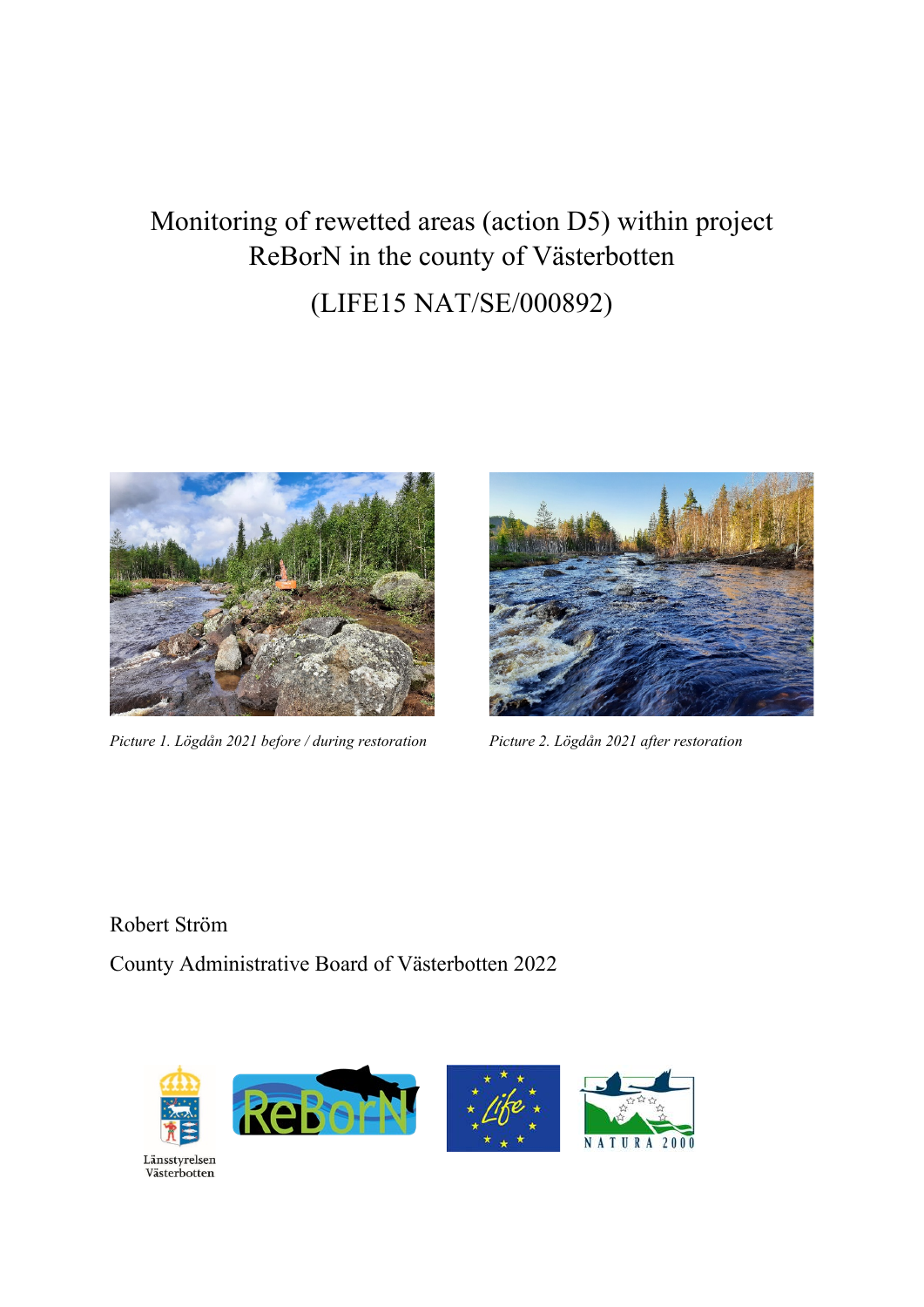# **Table of contents**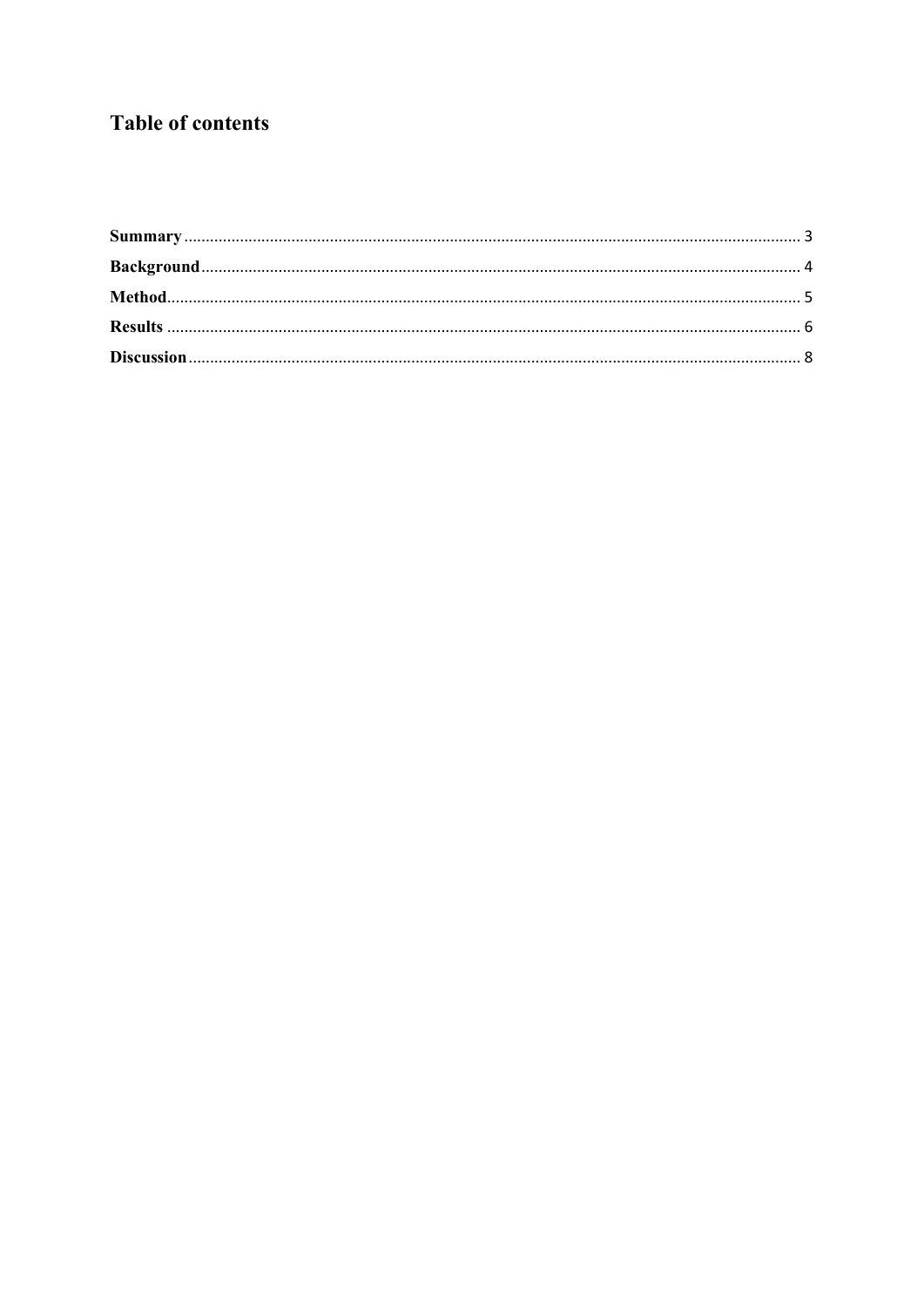#### <span id="page-2-0"></span>**Summary**

To monitor one of the expected results, that the rewetted area will increase in restored river reach, we have used drones to take pictures before and after restoration. Polygons were created in GIS guided by dronepictures and LM Orto pictures. They then were sorted in categories of:

- Main channel (before and after restoration below or above  $FHC<sup>1</sup>$  $FHC<sup>1</sup>$  $FHC<sup>1</sup>$ )
- Side channel (before and after restoration below or above  $FHC<sup>1</sup>$ )
- Islands (before and after restoration below or above  $FHC<sup>1</sup>$ )

In the monitored sites we have a result of 28 ha of rewetted area along a total river length of 69,43 km. Increased rewetted area is 0,403 ha/km.

Some areas are not monitored at all due to different reasons. In Karlsbäcken for example the dense tree cover made drone pictures unusable. Many tributaries were restored manually mostly by construction of spawning sites and therefore the regained rewetted area in manually restored tributaries is often quite small and in the large-scale the areas are negligible.

<span id="page-2-1"></span><sup>&</sup>lt;sup>1</sup> former highest-coastline (FHC; at  $\sim$  250 m above sea level)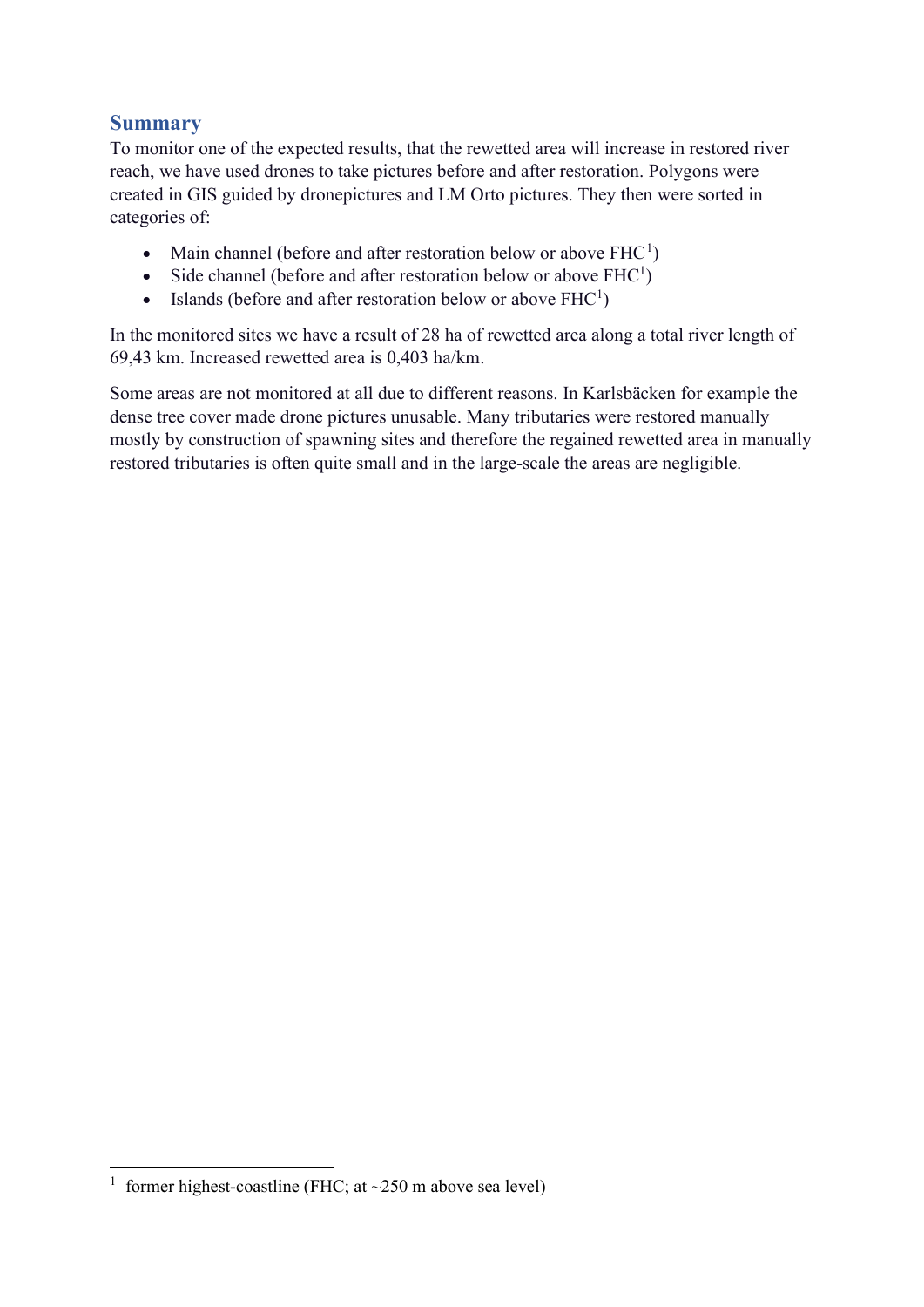#### <span id="page-3-0"></span>**Background**

Due to the former channelizing for timber flotation use, the rivers were narrowed, and the wet areas were decreased. In many areas the rivers old shorelines are visible on land behind the wall of boulders, stones and gravel. By restoration it is possible to rewet the old floodplain and re-open side channels. The possible area to regain varies a lot mostly due to several parameters, for example the bank slope.

It is important to remember that the rewetted areas in most cases are very important areas for the ecosystem due to lots of shallow water and side channels with multiple shorelines and vegetation which provides suitable habitats for juvenile fish and invertebrates.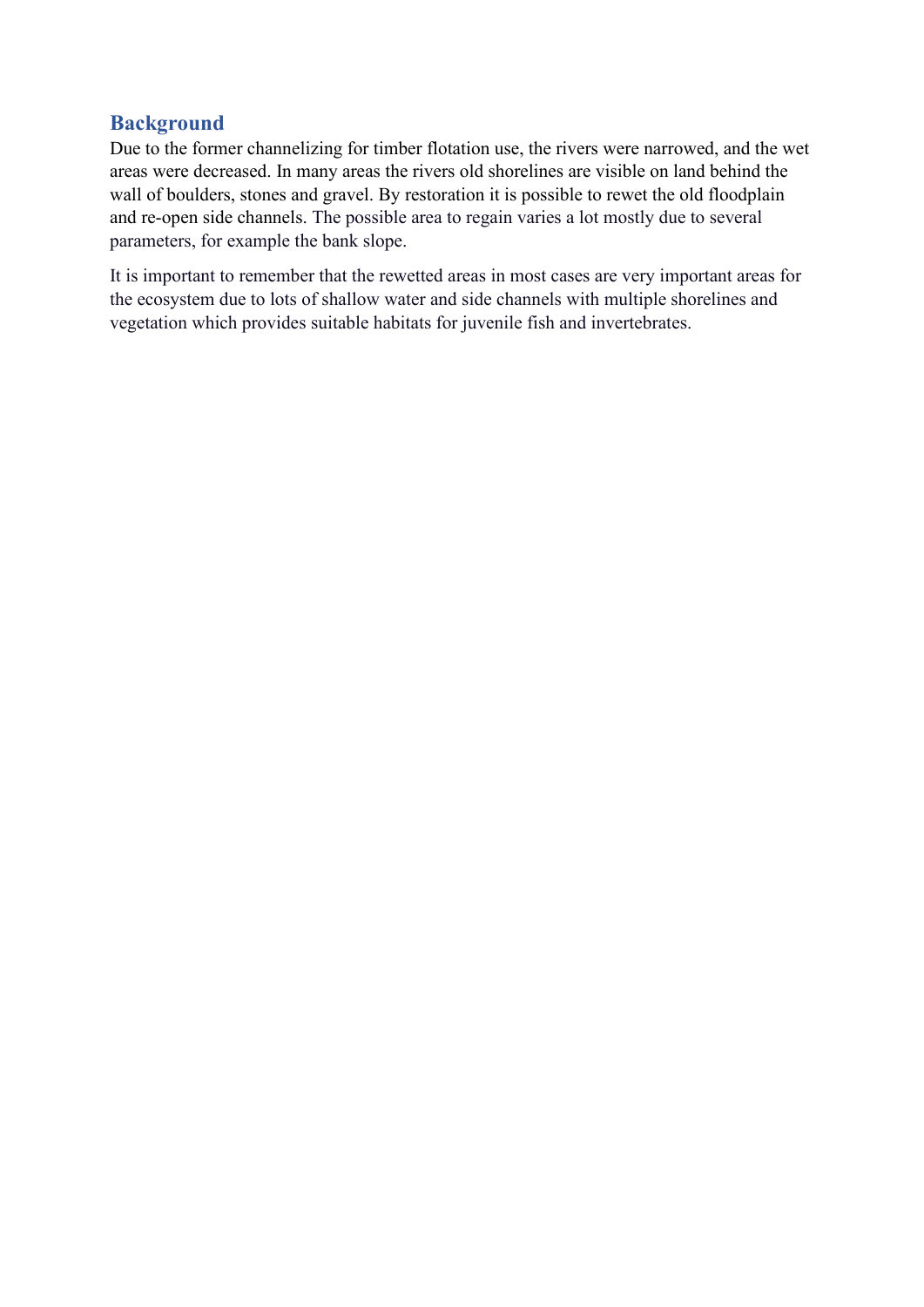### <span id="page-4-0"></span>**Method**

The plan from the beginning was to measure the rewetted area with laser tools. Because of the large scale of the project this method was unpractical and too complicated to use and would not deliver a functional result.

Instead we used drones to create Orto mosaics (before and after pictures). In some areas we used Orto mosaic from LM (Lantmäteriet). Most tributaries are too small to evaluate with this method, but we tried in Strömbäcken and Mjösjöån.

For a few areas, after pictures are missing. In those areas the new areas were estimated in GIS. In 67,5 km of the restored reaches area polygons before and after was created for Lögdeälven, Lögdån, Storbäcken and Strömbäcken. In Mjösjöån 1,93 km of polygons were created.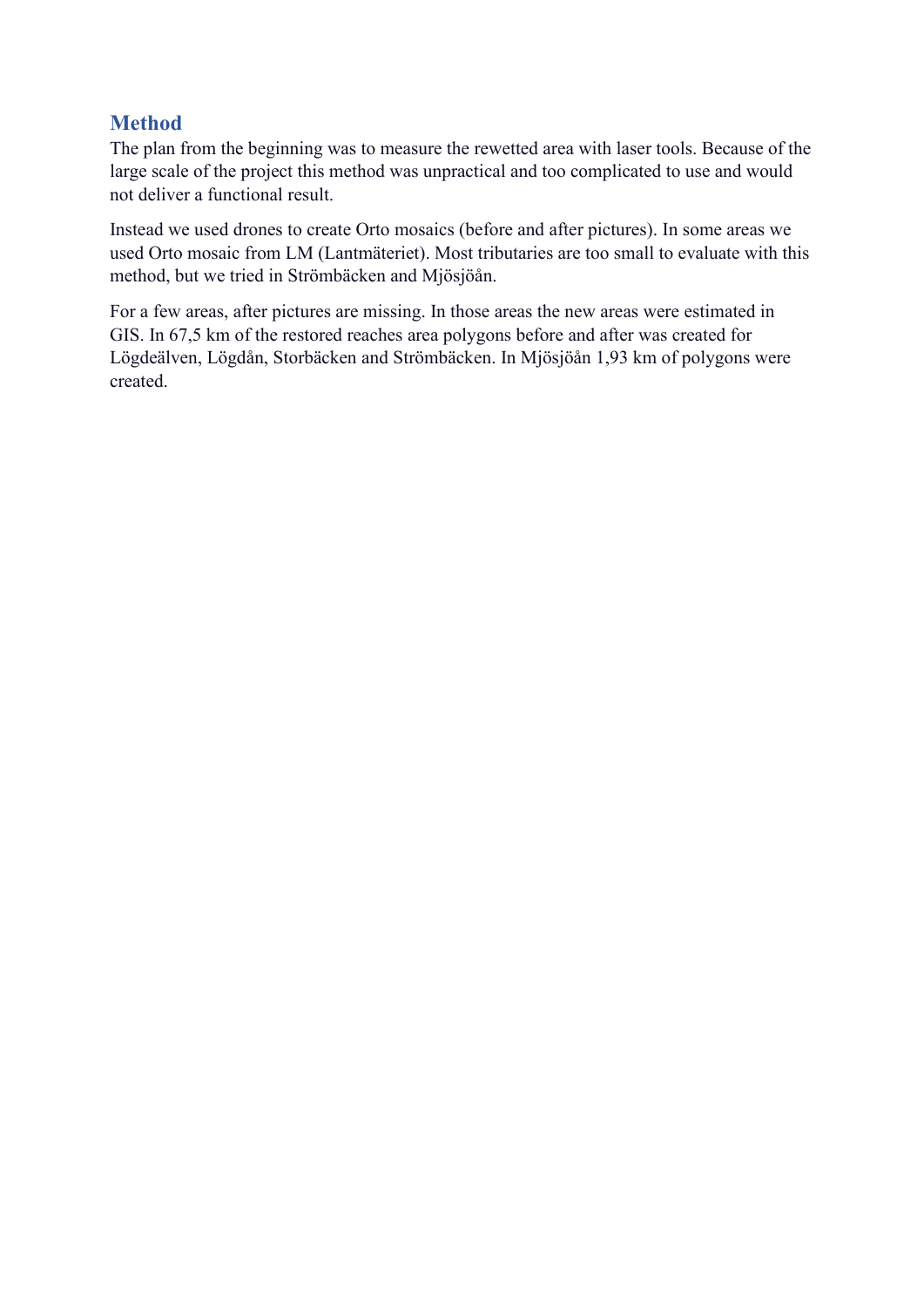# <span id="page-5-0"></span>**Results**

Results tables of rewetted areas.

| Mjösjöån                                     |                                    |                                   |                                           |                          |
|----------------------------------------------|------------------------------------|-----------------------------------|-------------------------------------------|--------------------------|
| <b>Above the former highest</b><br>coastline | <b>Before</b><br>(m <sup>2</sup> ) | <b>After</b><br>(m <sup>2</sup> ) | <b>Area increase</b><br>(m <sup>2</sup> ) | <b>Area increase (%)</b> |
| <b>Total area</b>                            | 15 5 91                            | 20 392                            | 4 8 0 1                                   |                          |
| <b>Main channel</b>                          | <b>15 591</b>                      | 16857                             | 1 2 6 6                                   | 8                        |
| Side channels                                |                                    | 3 5 3 5 1                         | 3 5 3 5                                   |                          |

| 8 % Reopened side channels of new wet area |  |
|--------------------------------------------|--|
| <b>S</b> Main channel of total wet area    |  |

## Lögdeälven/Lögdån/Storbäcken/Strömbäcken

| <b>Above the former highest coastline</b> |           |                        | <b>Before (m<sup>2</sup>)</b> After (m <sup>2</sup> ) Area increase (m <sup>2</sup> ) Area increase (%) |                 |
|-------------------------------------------|-----------|------------------------|---------------------------------------------------------------------------------------------------------|-----------------|
| <b>Total area</b>                         | 604 531 L | <mark>705 759  </mark> | 101 228                                                                                                 |                 |
| Main channel                              | 572108    | $-663644$              | 91 536                                                                                                  | 16 <sup>1</sup> |
| Side channels                             | 32 423    | $142$ 115              | 9692                                                                                                    | 30 <sup>1</sup> |

| <b>8</b> <i>%</i> Reopened side channels of new wet area |  |
|----------------------------------------------------------|--|
| <b>8</b> Main channel of total wet area                  |  |

| Lögdeälven                                |               |         |                                                        |                          |
|-------------------------------------------|---------------|---------|--------------------------------------------------------|--------------------------|
| <b>Below the former highest coastline</b> |               |         | Before $(m^2)$   After $(m^2)$   Area increase $(m^2)$ | <b>Area increase (%)</b> |
| <b>Total area</b>                         |               | 1 1 0 6 |                                                        |                          |
|                                           | 932 117       | 144     | 174 027                                                | 19                       |
| Main channel                              | 916 326       | 1032    |                                                        |                          |
|                                           |               | 619     | 116 293                                                | 13                       |
| Side channels                             | <b>15 791</b> | 73 525  | 57 734                                                 | 366                      |

| 8 % Reopened side channels of new wet area |  |                             |           |
|--------------------------------------------|--|-----------------------------|-----------|
| <b>8 % Main channel of new wet area</b>    |  | <u>l Total area before-</u> | 1 536 648 |

|                            | m7 |           |
|----------------------------|----|-----------|
| Total area before          |    | 1 536 648 |
| Total area after           |    | 1 811 903 |
| <b>Rewetted areas %</b>    |    | 18        |
| Gained area m <sup>2</sup> |    | 275 255   |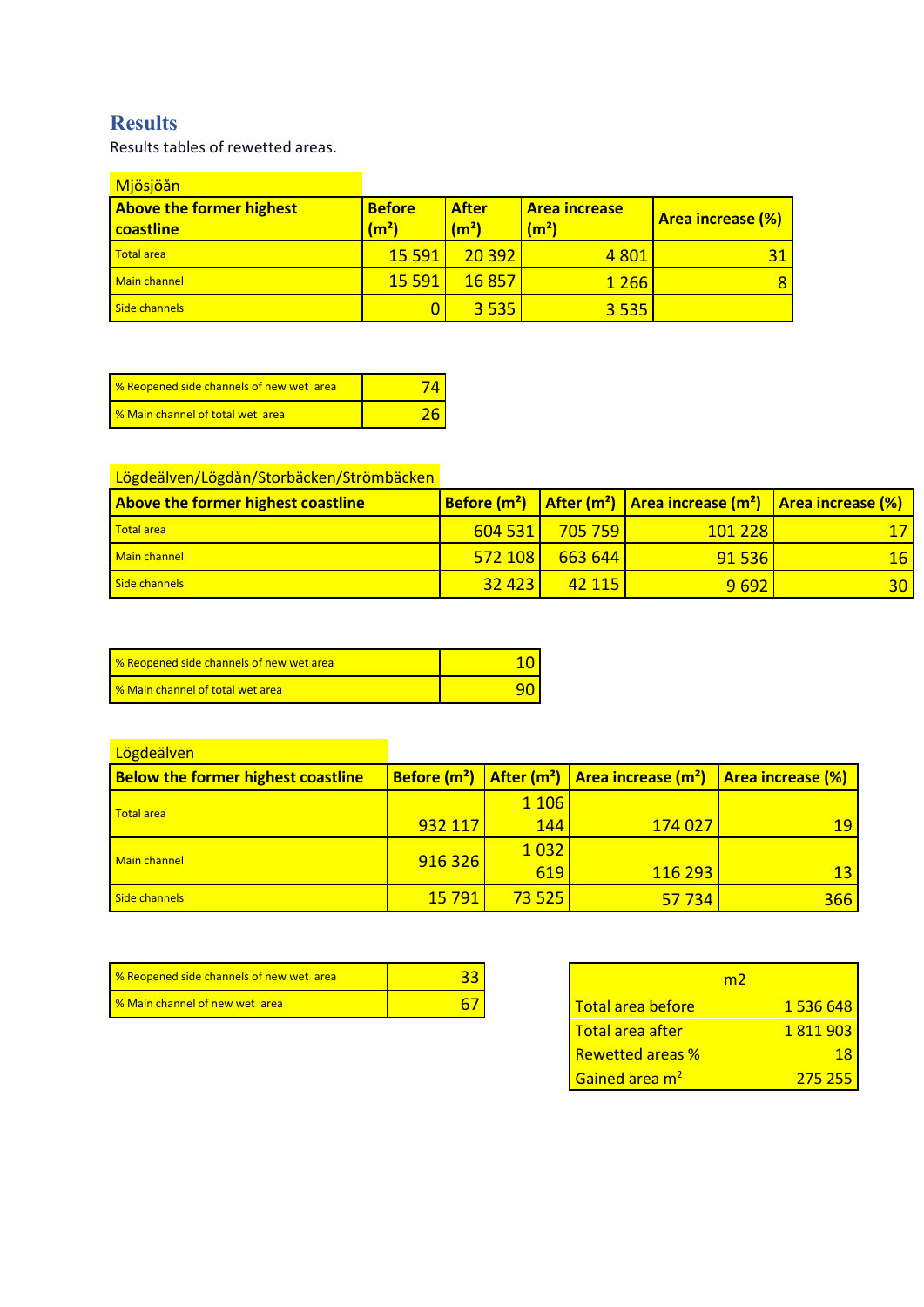#### New wet area



*Diagram 1. Rewetted areas above and below FHC*

| Area                      | Above FHC | <b>Below FHC</b> |
|---------------------------|-----------|------------------|
| Main channel before       | 572 108   | 916 326          |
| Side channels before      | 32 4 23   | 15 791           |
| New wet area main channel | 91 536    | 116 293          |
| Re-opened side channels   | 9692      | 57 734           |

*Table 3. Rewetted areas above and below HC*

In areas Lögdeälven, Lögdån, Storbäcken and Strömbäcken we gained 27,5 ha on streches that was in total 67,5km. That is **0,408 ha/km.**

In area Mjösjöån we gained 0,48 ha on stretches that was in total 1,93 km. That is **0,249 ha/km.**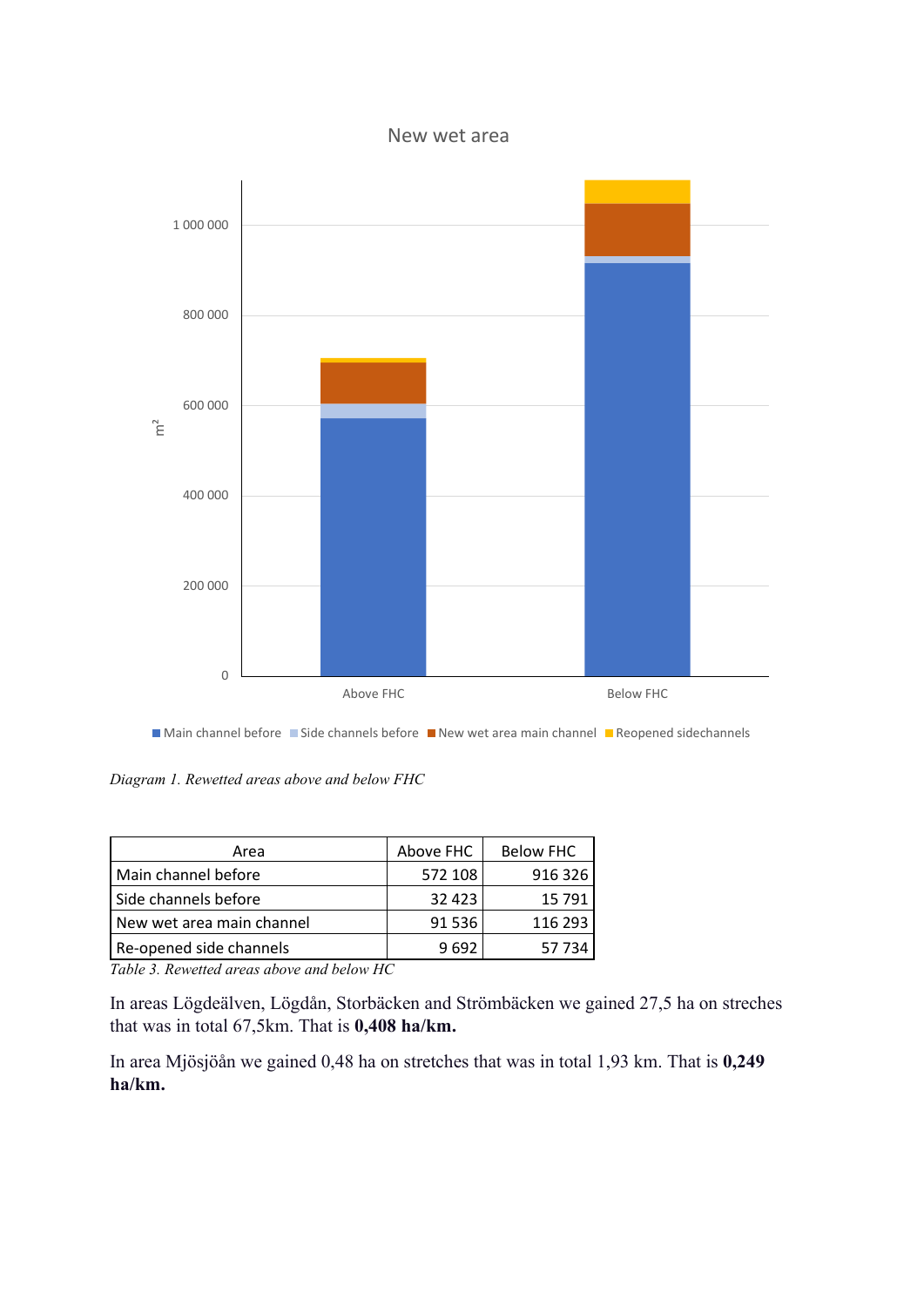#### <span id="page-7-0"></span>**Discussion**

Using drones for this monitoring has been successful despite of new and complicated legislation. Monitor with drones is still very time consuming in total and is not suitable for smaller tributaries or rivers with lots of dense treetops along the shorelines.

The result of regained areas depends on many variables, such as:

- How well suited the sites are for rewetting areas, bank slop for example
- How, and what type of effort is put into the planning and understanding of the impact
- How, and what type of effort is put in the restoration work and coordination
- Constrains due to landowners and or infrastructure
- The quality of pictures and the waterflow at time

Some reaches that has been restored shows no extra gained rewetted area. However, the habitat is still very much improved in terms of variation, natural structure and function. Other reaches could show 3-4 times larger area after restoration mostly in alluvial parts with gravel/sand below FHC.

Some parts of the side channels were already "wet" but closed or partially closed off from the natural waterflow before restoration. It is important to keep in mind that the real gain of "functional" area therefore is a lot larger than the numbers shown above.

In this large-scale restoration project, it is interesting to compare for example regained side channel area above and below FHC. As the numbers above show it was more common with multiple channels below FHC then above FHC.



*Figure 1. Rewetted area (yellow) and channelized river (cyan) in Lögdån Gransjöriset. An example of lots of regained area both widened channel and re-opened side channels.*